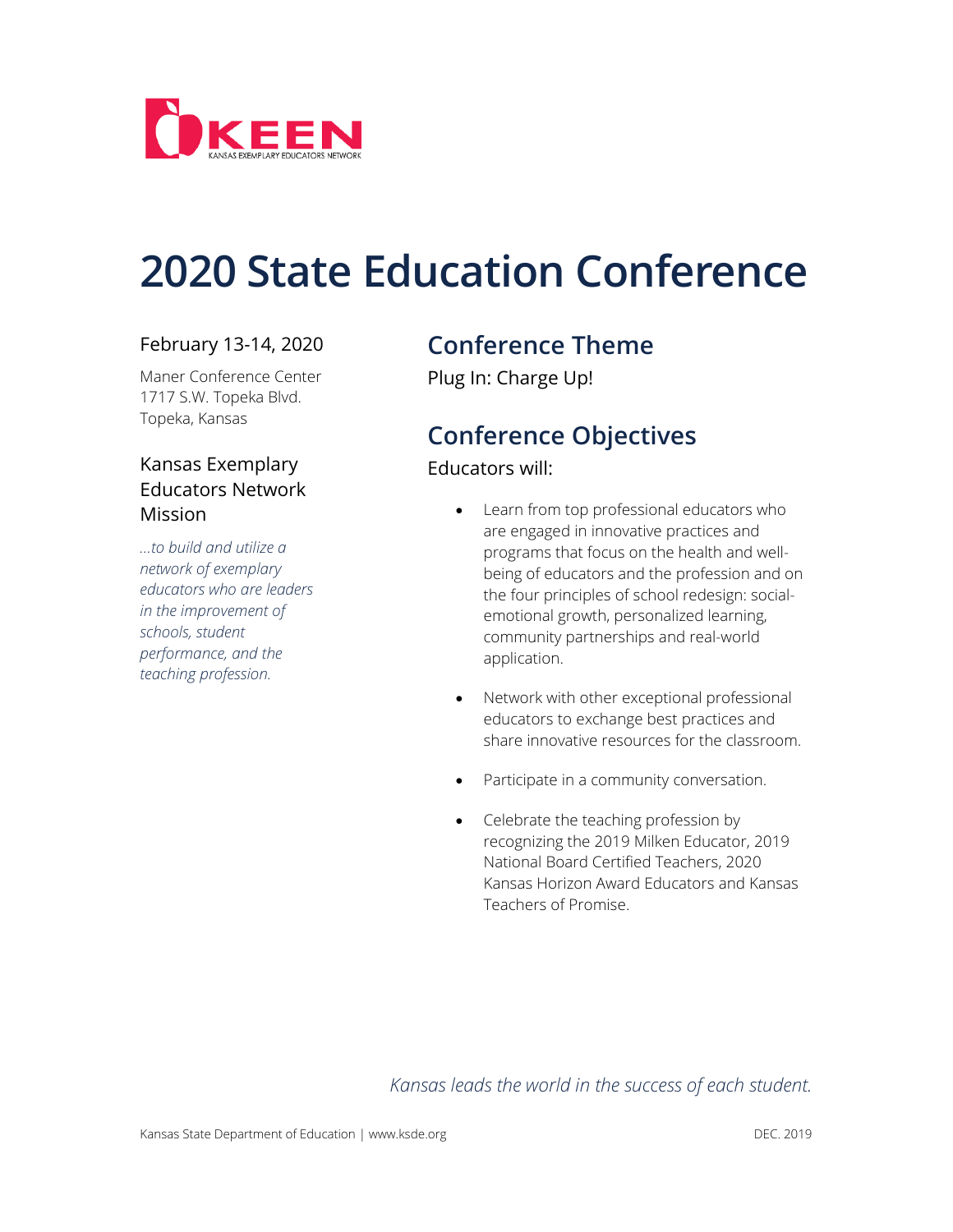## **Thursday Agenda** MANER CONFERENCE CENTER

 $\mathbf{I}$ 

| Thursday, Feb. 13<br>TIME/LOCATION         | SESSION                                                                                                                                                                                                              |
|--------------------------------------------|----------------------------------------------------------------------------------------------------------------------------------------------------------------------------------------------------------------------|
| 10:30 a.m.-11:30 a.m.<br>Shawnee Foyer     | Conference Registration                                                                                                                                                                                              |
| 11:30 a.m.-1:10 p.m.<br>Sunflower Ballroom | OPENING GENERAL SESSION                                                                                                                                                                                              |
|                                            | 11:30 a.m.-12:10 p.m.<br>Conference Welcome and Lunch<br>Denise Kahler, Director<br>Communications and Recognition Programs<br>Kansas State Department of Education                                                  |
|                                            | 12:10-1:10 p.m.<br>Keynote General Session                                                                                                                                                                           |
|                                            | Jeff Charbonneau<br>2013 Washington Teacher of the Year                                                                                                                                                              |
| $1:10-1:30 p.m.$                           | <b>Break</b>                                                                                                                                                                                                         |
| 1:30-2:30 p.m.                             | CONCURRENT SHARE SESSIONS A - F                                                                                                                                                                                      |
|                                            | A. Calling All Classroom Curators!<br>Becca Burnfin, Garden City USD 457                                                                                                                                             |
|                                            | Mending the Cracks in Our Cups<br>В.<br>Mary T. Williams, Jefferson West USD 340                                                                                                                                     |
|                                            | C. Adventurers, Explorers and Scientists, Oh My!<br>Jennifer Keller, Shannon Vieyra and Carla Goertzen, Buhler<br>USD 313, and virtual presenter Joe Grabowski, St. John<br>Catholic School, Guelph, Ontario, Canada |
|                                            | D. Caring for Yourself While Giving 110% Every Day<br>Chelle Leininger, Hugoton USD 210                                                                                                                              |
|                                            | Making Magical Memories: Tips and Tricks to Help Create<br>Е.<br><b>Fascination and Focus</b><br>Dr. Brent Wolf, Derby USD 260                                                                                       |
|                                            | eXtreme STEAM Edu<br>E.<br>Erica Shook, McPherson USD 418, and Dyane<br>Smokorowski, Andover USD 385                                                                                                                 |
| 2:30-2:50 p.m.                             | Networking Break                                                                                                                                                                                                     |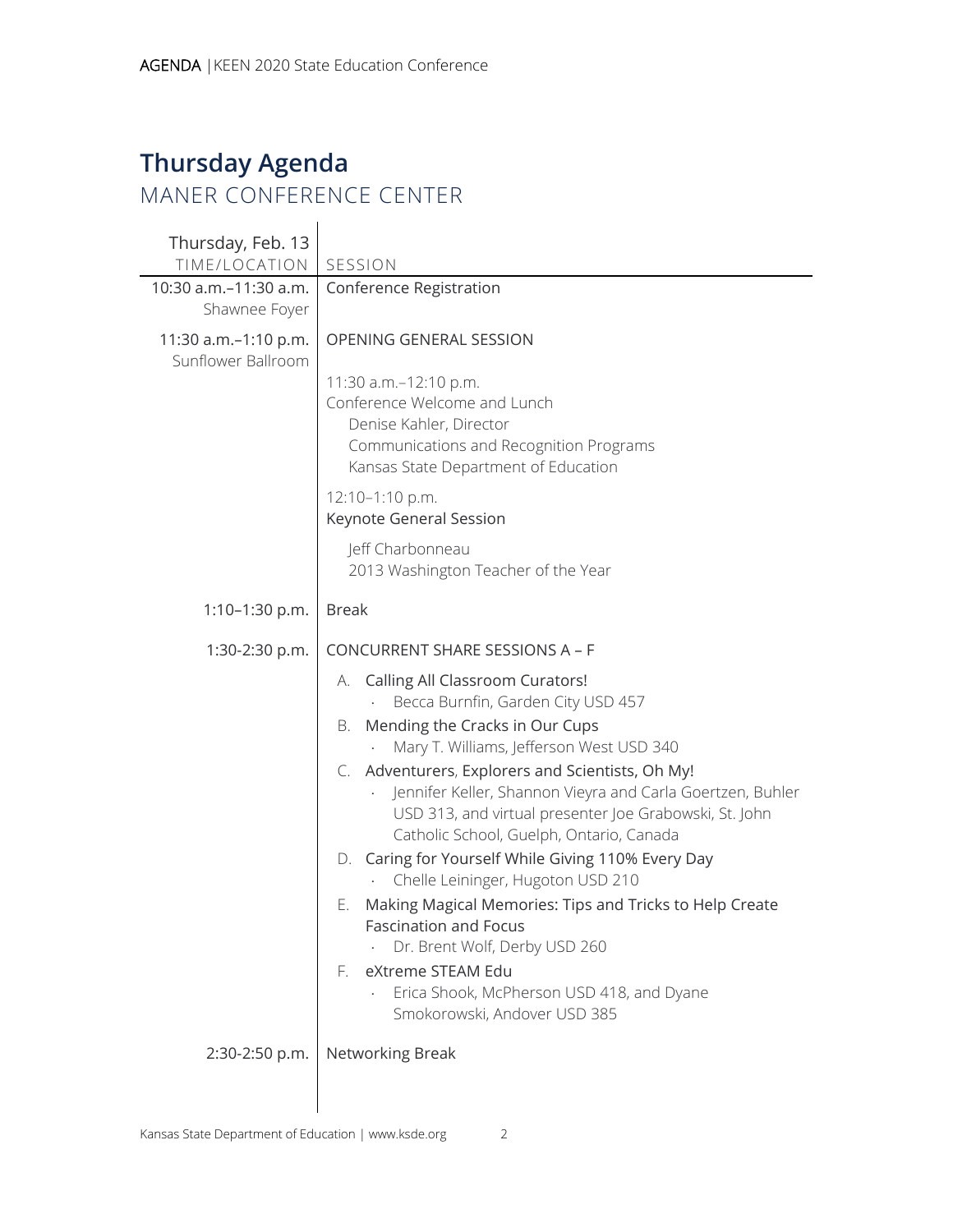| Thursday, Feb. 13              |                                                                                                                                                                 |
|--------------------------------|-----------------------------------------------------------------------------------------------------------------------------------------------------------------|
| TIME/LOCATION<br>2:50-3:50 pm. | SESSION<br>CONCURRENT SHARE SESSIONS G - L                                                                                                                      |
|                                | G. Creative Journal: A Tool to Help with Anxiety<br>Carmen Zeisler, Education Services and Staff Development<br>Association of Central Kansas (ESSDACK)         |
|                                | H. Isn't that the School Counselor's Job?<br>Maret Schrader, Jefferson West USD 340                                                                             |
|                                | What's Old is New Again<br>Ι.<br>Jennifer Farr, Geary County USD 475                                                                                            |
|                                | The Pace of Grace<br>$\cdot$<br>Katie Perez, Education Services and Staff Development<br>Association of Central Kansas (ESSDACK)                                |
|                                | <b>Restorative Circles</b><br>K.<br>Cindy Couchman, Buhler USD 313                                                                                              |
|                                | Let's Move It, Move It<br>L.<br>Lan Huynh and Todd Junker, Wichita USD 259                                                                                      |
| 3:50-4:10 p.m.                 | Networking Break                                                                                                                                                |
| 4:10-5:10 p.m.                 | <b>CONCURRENT SHARE SESSIONS M - R</b>                                                                                                                          |
|                                | M. More Than Outside the Box: Creativity in the Classroom Re-<br>imagined<br>Sharon Kuchinski, Leavenworth USD 453, and Jennifer<br>Brown, Geary County USD 475 |
|                                | N. Using Models for Authentic Formative Assessments to<br>Maintain Engagement and Support Learning<br>Erica Huggard, Emporia USD 253                            |
|                                | O. Reflective Teaching<br>Helen Windhorst (retired), Kansas City USD 500                                                                                        |
|                                | <b>Charging Station</b><br>P.<br>Kansas State Department of Education                                                                                           |
|                                | Q. Discovering the Teacher Leader in You<br>Dyane Smokorowski and Amanda Young, Andover USD<br>385                                                              |
|                                | R. Electrify Student Interest and Engagement<br>Megan Nagel and Gail Pryce, Newton USD 373, and Beth<br>Koehn and Rachel McClaran, Valley Center USD 262        |